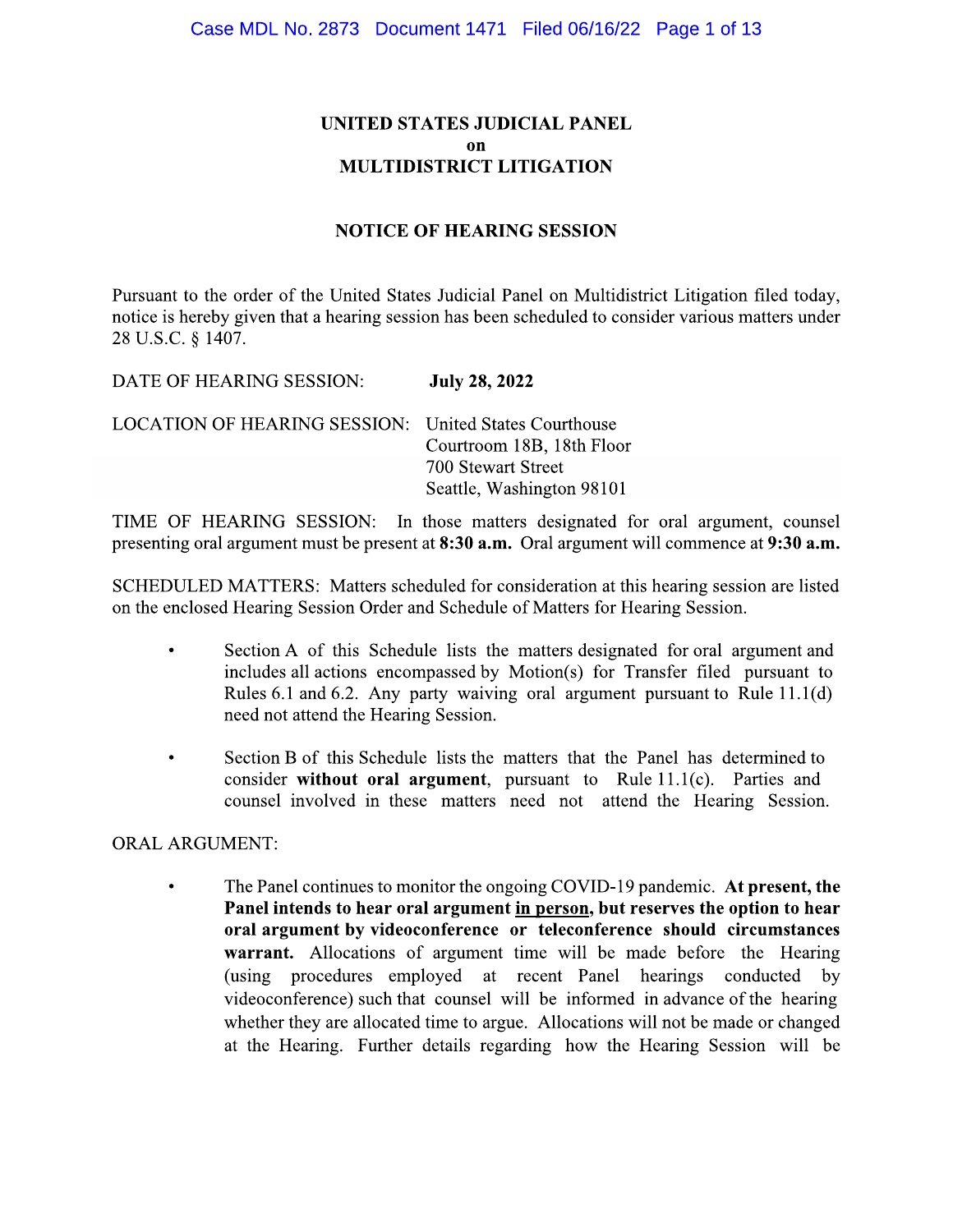$-2-$ 

conducted shall be provided after the filing of the parties' Notices of Presentation or Waiver of Oral Argument.

- The Panel carefully considers the positions advocated in filings with the Panel when it allocates time to attorneys presenting oral argument. The Panel, therefore, expects attorneys to adhere to those positions including those concerning an appropriate transferee district. Any change in position should be conveyed to Panel staff before the beginning of oral argument. Where an attorney thereafter advocates a position different from that conveyed to Panel staff, the Panel may reduce the allotted argument time and decline to hear further from that attorney.
- The Panel expects attorneys presenting oral argument to be prepared to discuss  $\bullet$ what steps they have taken to pursue alternatives to centralization including, but not limited to, engaging in informal coordination of discovery and scheduling, and seeking Section 1404 transfer of one or more of the subject cases.

For those matters listed on Section A of the Schedule, the "Notice of Presentation or Waiver of Oral Argument" must be filed in this office no later than **July 5, 2022.** The procedures governing Panel oral argument (Panel Rule 11.1) are attached. The Panel strictly adheres to these procedures.

FOR THE PANEL:

John W. Nichols Clerk of the Panel

cc: Clerk, United States District for the Western District of Washington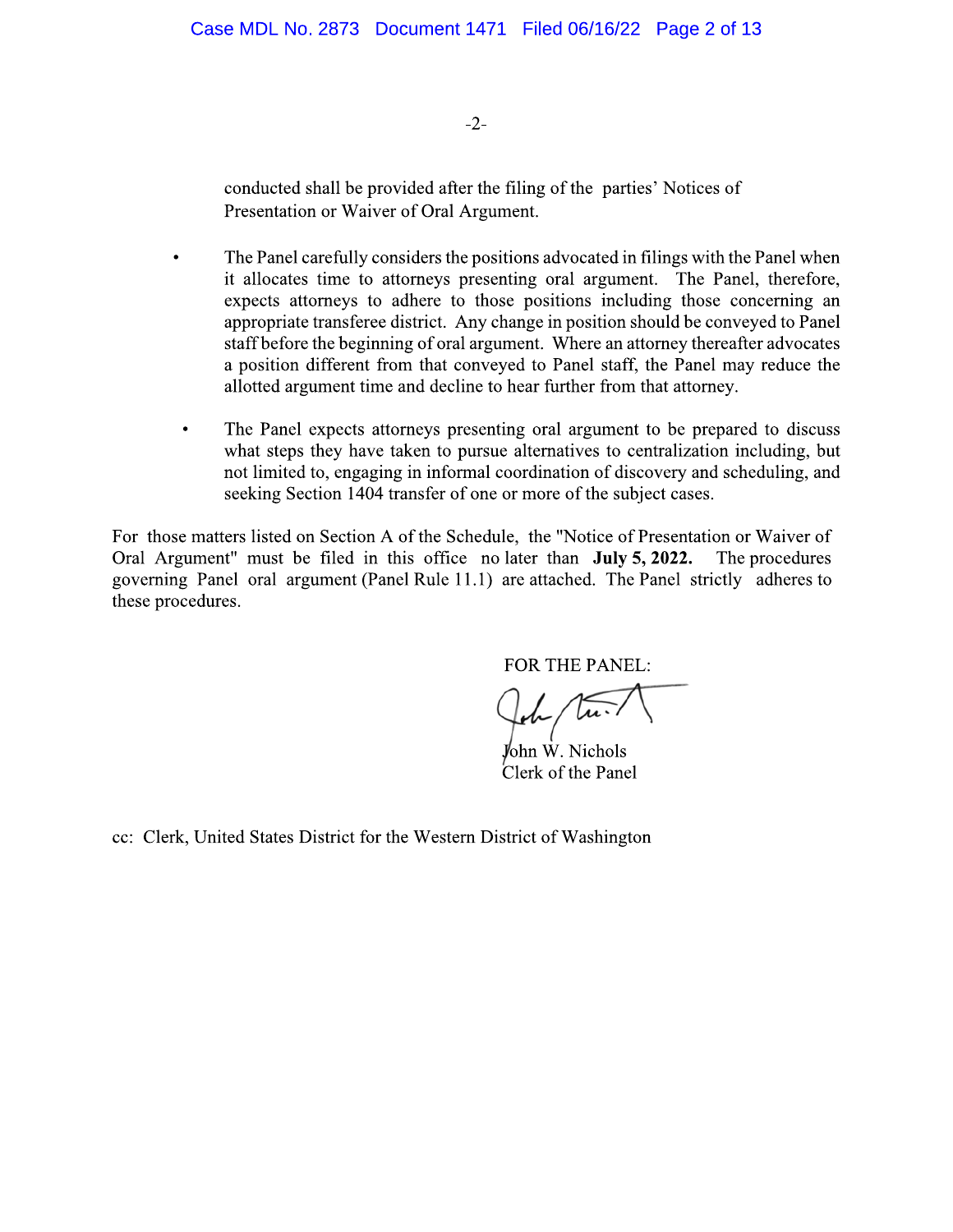## UNITED STATES JUDICIAL PANEL on **MULTIDISTRICT LITIGATION**

#### **HEARING SESSION ORDER**

The Panel issues the following orders in connection with its next hearing session,

IT IS ORDERED that on July 28, 2022, the Panel will convene a hearing session in Seattle, Washington, to consider the matters on the attached Schedule under 28 U.S.C.  $$1407.$ 

IT IS FURTHER ORDERED that the Panel may, on its own initiative, consider transfer of any or all of the actions in those matters to any district or districts.

IT IS FURTHER ORDERED that the Panel will hear oral argument on the matters listed on Section A of the attached Schedule, unless the parties waive oral argument or unless the Panel later decides to dispense with oral argument pursuant to Panel Rule  $11.1(c)$ . Oral argument will be heard in person unless the Panel determines that circumstances caused by the COVID-19 pandemic warrant hearing argument by videoconference or teleconference. Should the Panel determine that oral argument is to be conducted by videoconference or teleconference, the Clerk of the Judicial Panel on Multidistrict Litigation shall direct notice of this decision to counsel for all parties involved in the matters listed on the attached Schedule.

IT IS FURTHER ORDERED that the Panel will consider without oral argument the matters listed on Section B of the attached Schedule pursuant to Panel Rule 11.1(c). The Panel reserves the prerogative, on any basis including submissions of parties pursuant to Panel Rule 11.1(b), to designate any of those matters for oral argument.

IT IS FURTHER ORDERED that the Clerk of the Judicial Panel on Multidistrict Litigation shall direct notice of this hearing session to counsel for all parties involved in the matters on the attached Schedule.

PANEL ON MULTIDISTRICT LITIGATION

aren *L. Coaldwell*<br>Karen K. Caldwell

Chair

Nathaniel M. Gorton David C. Norton Dale A. Kimball

Matthew F. Kennelly Roger T. Benitez Madeline Cox Arleo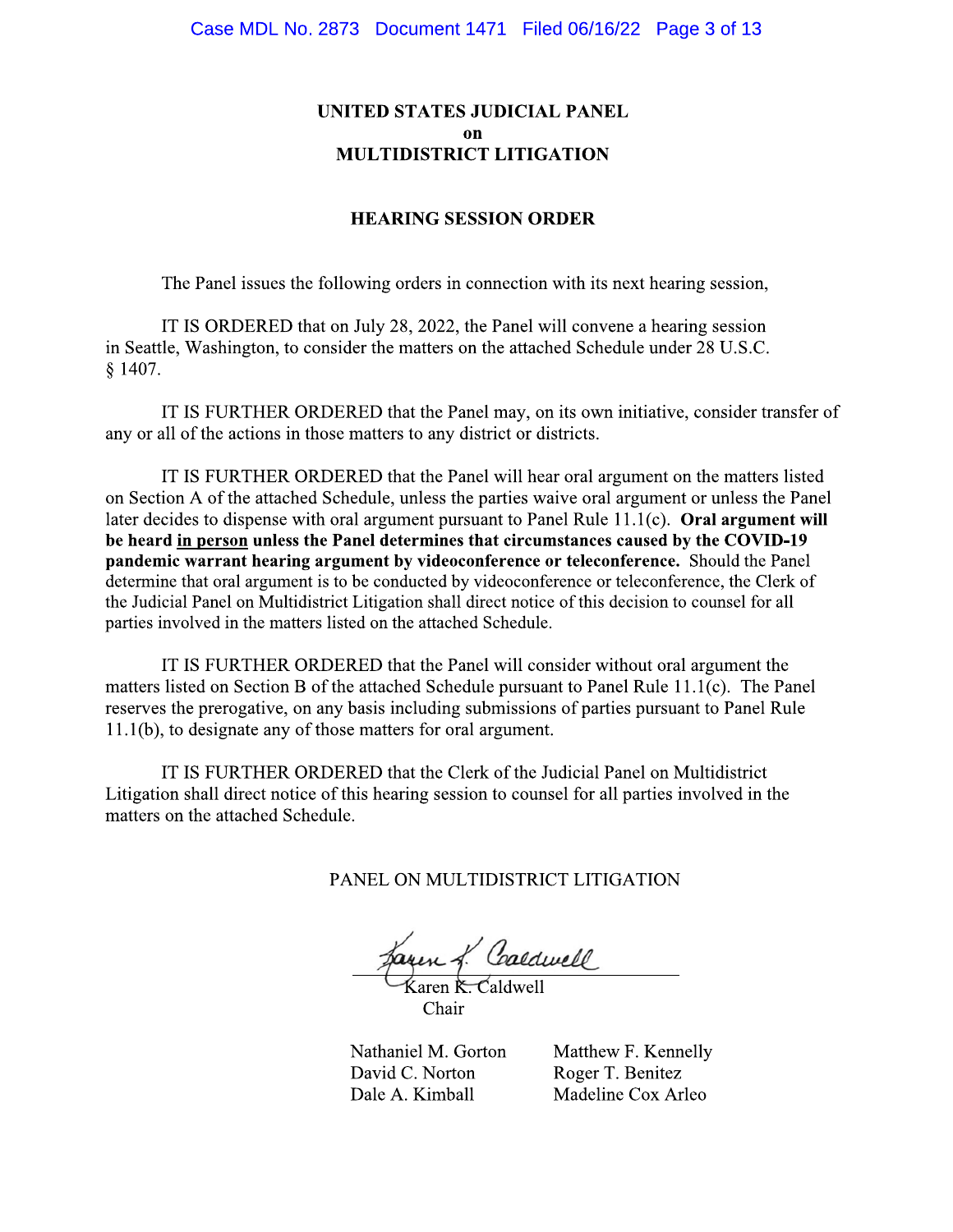**SCHEDULE OF MATTERS FOR HEARING SESSION** July 28, 2022 -- Seattle, Washington

# **SECTION A MATTERS DESIGNATED FOR ORAL ARGUMENT**

(This schedule contains only those civil actions listed in the Schedule(s) of Actions submitted with the docketed motion(s) for transfer. See Panel Rules 6.1 and 6.2. In the event these dockets are centralized, other actions of which the Panel has been informed may be subject to transfer pursuant to Panel Rule 7.1.)

#### MDL No. 3036 – IN RE: GARDASIL PRODUCTS LIABILITY LITIGATION

Motion of plaintiffs Sahara K. Walker, Jasmyne Gramza, Michael A. Colbath, Mark Thomas, Skylee A. Butler, Emma E. Sullivan, Savannah M. Flores, Julia Balasco, Abigail R. Stratton, Ashley K. Dalton, Madelyn G. Malloy, Corinn McElerney, Ruby D. Silver, and Ashley Muller to transfer the following actions to the United States District Court for the District of Arizona or, in the alternative, the United States District Court for the Western District of Wisconsin:

#### District of Arizona

GRAMZA v. MERCK & COMPANY INC., ET AL., C.A. No. 2:20-01425 MERINO v. MERCK & COMPANY INC., ET AL., C.A. No. 2:22-00398 VELA, ET AL. v. MERCK & COMPANY INC., ET AL., C.A. No. 2:22-00420

Central District of California

ATJIAN, II v. MERCK & CO., INC., ET AL., C.A. No. 2:22-01739 FETTERS v. MERCK & CO., INC., ET AL., C.A. No. 8:22-00422 LEVY v. MERCK & CO., INC., ET AL., C.A. No. 8:22-00431

Southern District of California

COLBATH v. MERCK & CO., INC., ET AL., C.A. No. 3:21-00120

Middle District of Florida

MCELERNEY v. MERCK & CO., INC., ET AL., C.A. No. 8:21-01814 SILVER v. MERCK & CO, INC., ET AL., C.A. No. 8:21-02903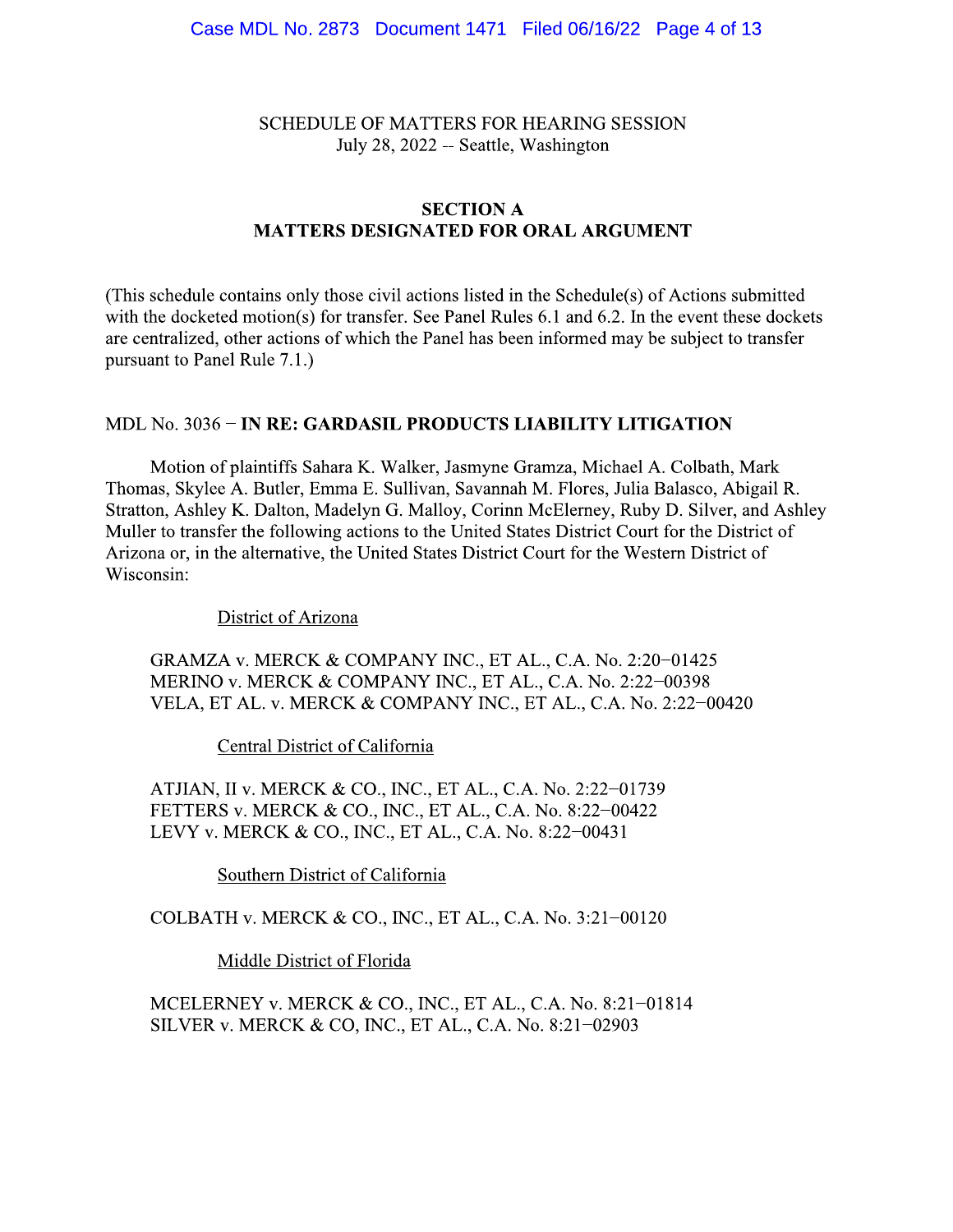#### Case MDL No. 2873 Document 1471 Filed 06/16/22 Page 5 of 13

Northern District of Florida

MULLER v. MERCK & CO., INC., ET AL., C.A. No. 3:21-01335

Southern District of Florida

THOMAS v. MERCK & CO, INC., ET AL., C.A. No. 9:22-80445

Northern District of Georgia

HENDRIX v. MERCK & CO., INC., ET AL., C.A. No. 1:22-01171 WINGERTER, ET AL. v. MERCK & CO., INC., ET AL., C.A. No. 1:22-01178

District of Hawaii

HODDICK v. MERCK & CO., INC., C.A. No. 1:22-00144

**Central District of Illinois** 

HUMPHRIES v. MERCK & CO., INC., ET AL., C.A. No. 4:21-04154

Northern District of Illinois

RAYMER v. MERCK & CO., INC., ET AL., C.A. No. 1:22-01643 LANDERS v. MERCK SHARP & DOHME CORP., ET AL., C.A. No. 1:22-01696 WAGNER, ET AL. v. MERCK & CO., INC., ET AL., C.A. No. 1:22-01717

Northern District of Indiana

LIPSCOMB v. MERCK & CO., INC., ET AL., C.A. No. 1:22-00116

Middle District of Louisiana

SOILEAU v. MERCK & CO., INC., ET AL., C.A. No. 3:22-00210

**District of Massachusetts** 

BUTLER v. MERCK & CO., INC., ET AL., C.A. No. 3:22-10006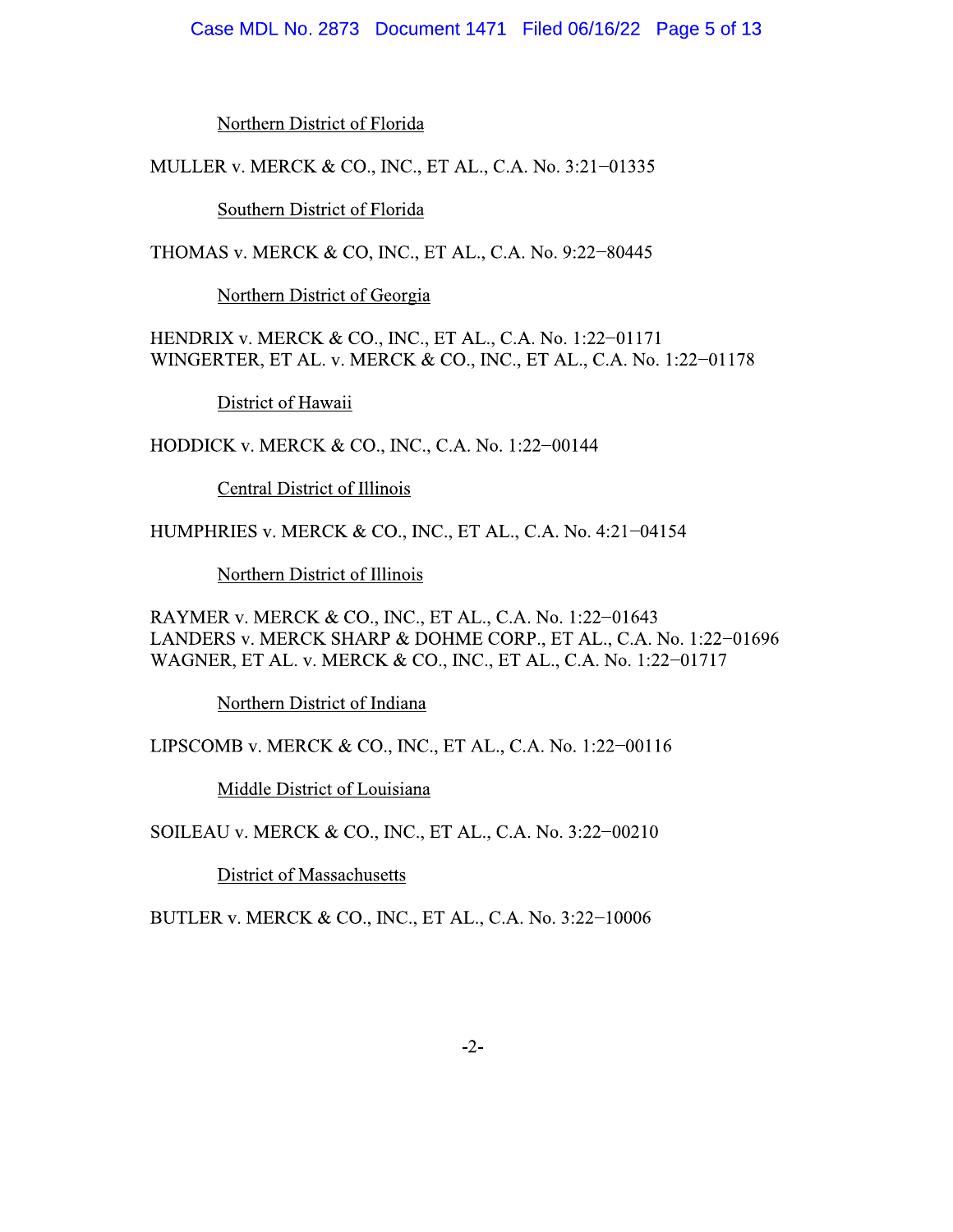#### Case MDL No. 2873 Document 1471 Filed 06/16/22 Page 6 of 13

**Eastern District of Michigan** 

DALTON v. MERCK & CO., INC., ET AL., C.A. No. 5:21-12324

District of Nevada

FLORES v. MERCK & CO., INC., ET AL., C.A. No. 3:21-00166

District of New Jersey

SULLIVAN v. MERCK & CO., INC., ET AL., C.A. No. 3:22-00116

Middle District of North Carolina

DERR v. MERCK & CO., INC., ET AL., C.A. No. 1:22-00212

Western District of North Carolina

BERGIN v. MERCK & CO., INC., ET AL., C.A. No. 3:22-00117 HILTON v. MERCK & CO., INC., ET AL., C.A. No. 5:22-00030

District of Rhode Island

BALASCO v. MERCK & CO., INC., ET AL., C.A. No. 1:20-00364

District of South Carolina

STRATTON v. MERCK & CO., INC., ET AL., C.A. No. 2:21-02211

**Eastern District of Texas** 

MALLOY v. MERCK & CO., INC., ET AL., C.A. No. 6:21-00506

Southern District of West Virginia

LANDERS, ET AL. v. MERCK & CO., INC., ET AL., C.A. No. 2:22-00160

Western District of Wisconsin

WALKER v. MERCK & CO., INC., ET AL., C.A. No. 3:20-01048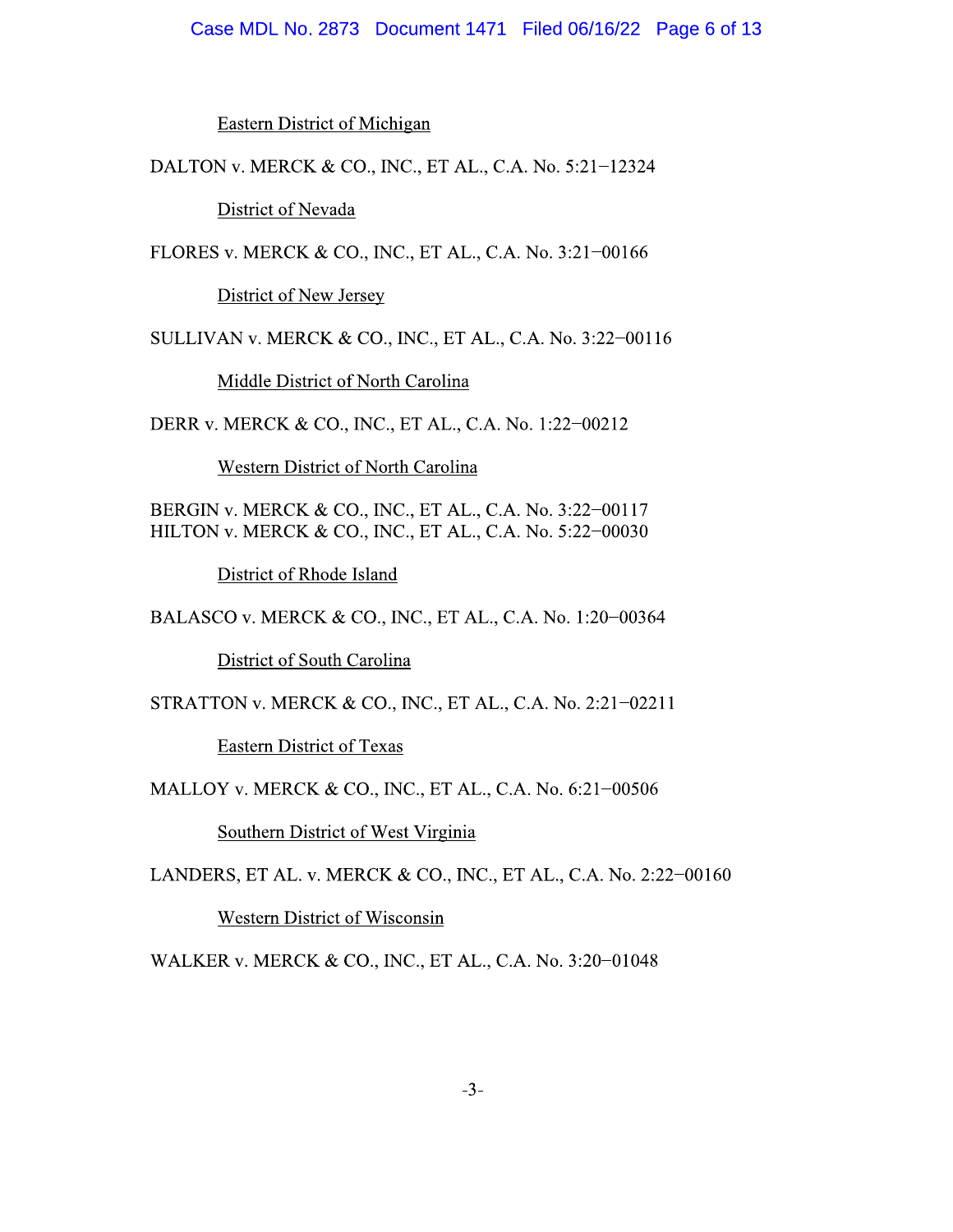## MDL No. 3037 – IN RE: RECALLED ABBOTT INFANT FORMULA PRODUCTS **LIABILITY LITIGATION**

Motion of plaintiff Arturo Andaluz to transfer the following actions to the United States District Court for the Southern District of Florida:

## Central District of California

ANDALUZ v. ABBOTT LABRATORIES, INC., ET AL., C.A. No. 2:22-02001

## Southern District of Florida

SUAREZ v. ABBOTT LABORATORIES, INC., C.A. No. 1:22-20506 EPHRAIM, ET AL. v. ABBOTT LABORATORIES, INC., C.A. No. 1:22-20516

## Northern District of Illinois

WHITMORE, ET AL. v. ABBOTT LABORATORIES, C.A. No. 1:22-01012 RAYMOND, ET AL. v. ABBOTT LABORATORIES, INC., C.A. No. 1:22-01014 DEFFEBAUGH v. ABBOTT LABORATORIES, C.A. No. 1:22-01079 GARZA v. ABBOTT LABORATORIES, C.A. No. 1:22-01080 MENENDEZ v. ABBOTT LABORATORIES, C.A. No. 1:22-01082 HARKLESS v. ABBOTT LABORATORIES, INC., C.A. No. 1:22-01097 LYONS v. ABBOTT LABORATORIES, C.A. No. 1:22-01125 BAZEMORE v. ABBOTT LABORATORIES, C.A. No. 1:22-01126 MCCORD v. ABBOTT LABORATORIES, INC., C.A. No. 1:22-01182 JOHNSON v. ABBOTT LABORATORIES, C.A. No. 1:22-01239 BOYSEN v. ABBOTT LABORATORIES, C.A. No. 1:22-01259

Eastern District of Michigan

WILLIAM v. ABBOTT LABORATORIES, C.A. No. 5:22-10550

District of South Carolina

STEELE v. ABBOTT LABORATORIES, INC., C.A. No. 2:22-00571

Northern District of Texas

STEPHENS v. ABBOTT LABORATORIES, INC., C.A. No. 3:22-00618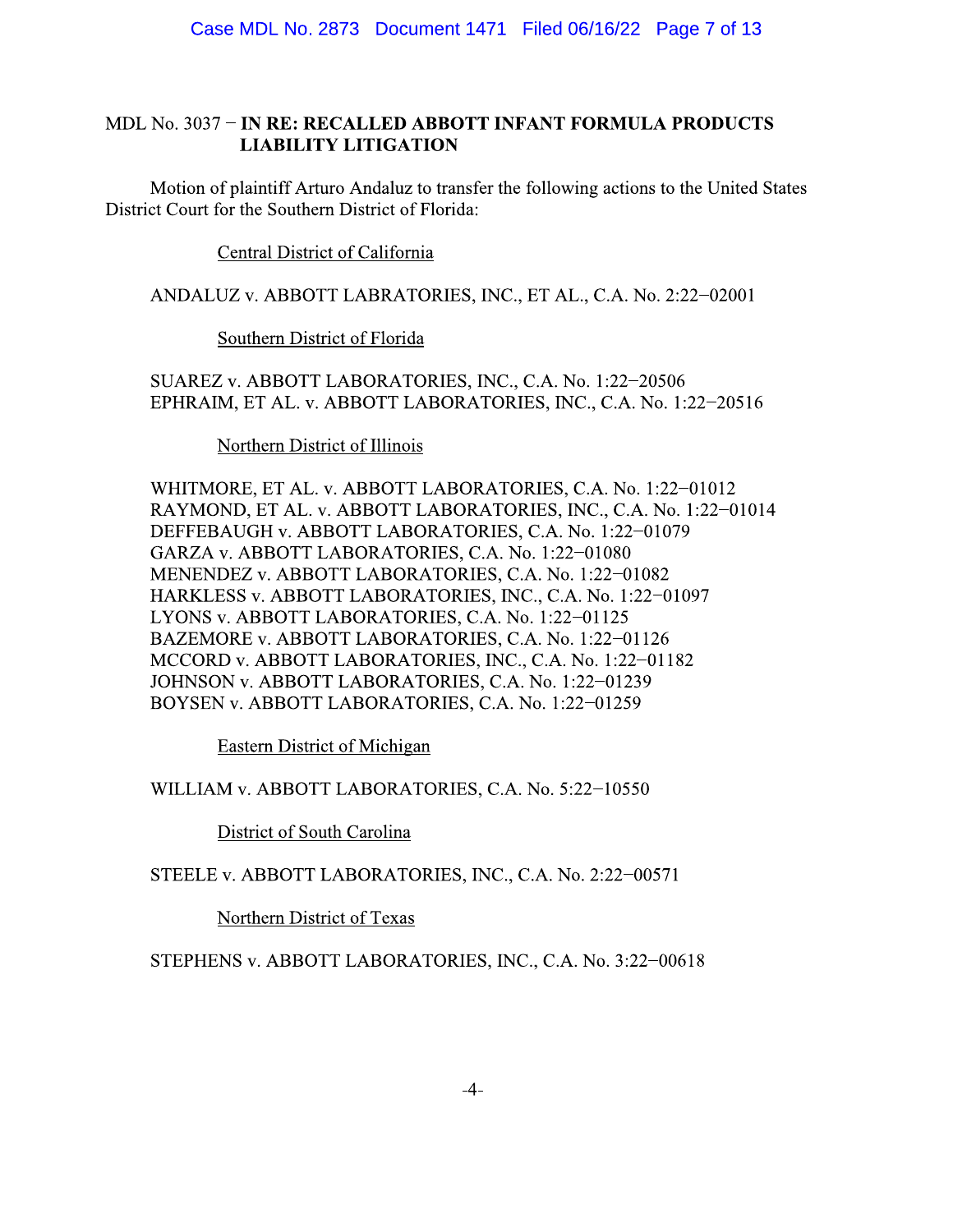**Southern District of Texas** 

## WALKER v. ABBOTT LABORATORIES, INC., C.A. No. 4:22-00858

## MDL No. 3038 - IN RE: OZEMPIC (SEMAGLUTIDE) PATENT LITIGATION

Motion of plaintiffs Novo Nordisk Inc., et al., to transfer the following actions to the United States District Court for the District of Delaware:

District of Delaware

NOVO NORDISK INC., ET AL. v. RIO BIOPHARMACEUTICALS, INC., ET AL., C.A. No. 1:22-00294 NOVO NORDISK A/S, ET AL. v. SUN PHARMACEUTICAL INDUSTRIES LTD., ET AL., C.A. No. 1:22-00296 NOVO NORDISK INC., ET AL. v. ZYDUS WORLDWIDE DMCC, ET AL., C.A. No. 1:22-00297 NOVO NORDISK INC., ET AL. v. DR. REDDY'S LABORATORIES LTD., ET AL., C.A. No. 1:22-00298 NOVO NORDISK INC., ET AL. v. ALVOGEN, INC., C.A. No. 1:22-00299

Northern District of West Virginia

NOVO NORDISK INC., ET AL. v. MYLAN PHARMACEUTICALS, INC., C.A. No. 1:22-00023

# MDL No. 3039 - IN RE: KRONOS CUSTOMER DATA SECURITY BREACH **LITIGATION**

Motion of plaintiffs Danielle Pallotta, et al., to transfer the following actions to the United **States District Court for the District of Massachusetts:** 

Northern District of California

MULLER, ET AL. v. UKG INC., C.A. No. 3:22-00346 VILLANUEVA v. UKG, INC., C.A. No. 3:22-01789 BENTE v. UKG, INC., C.A. No. 3:22-02554

**District of Massachusetts** 

PALLOTTA, ET AL. v. UNIVERSITY OF MASSACHUSETTS MEMORIAL MEDICAL CENTER, ET AL., C.A. No. 4:22-10361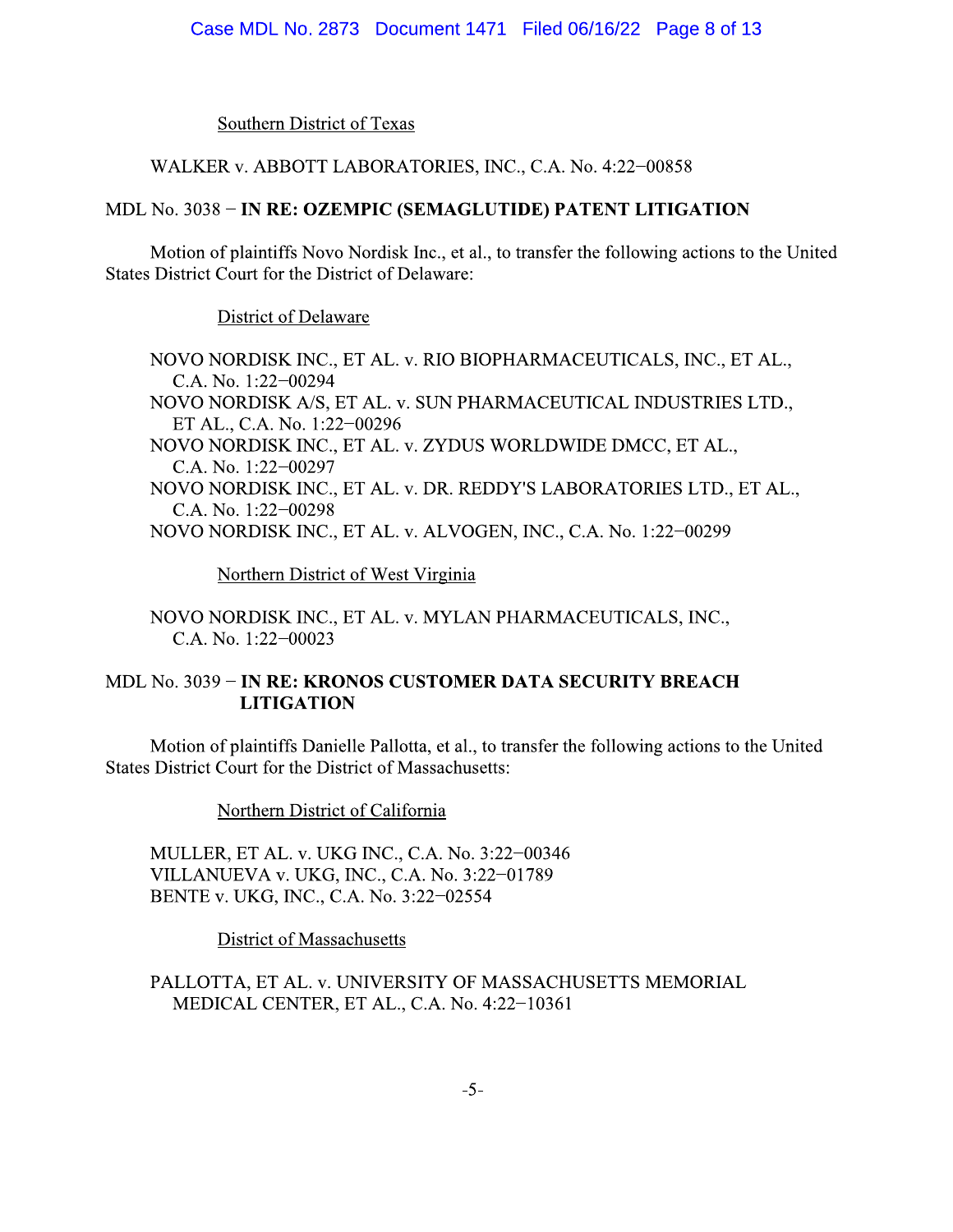**Western District of Pennsylvania** 

KROECK v. WEST PENN ALLEGHENY HEALTH SYSTEM, INC., ET AL., C.A. No. 2:22-00066

## MDL No. 3040 - IN RE: CHRYSLER PACIFICA FIRE RECALL PRODUCTS **LIABILITY LITIGATION**

Motion of plaintiff Scott Olsen to transfer the following actions to the United States District Court for the Northern District of California or the United States District Court for the Central District of California:

Central District of California

REILMAN v. FCA US LLC, C.A. No. 8:22-00811

Northern District of California

LAWRENCE v. FIAT CHRYSLER AUTOMOBILES, FCA US LLC, C.A. No. 3:22-02372 GOMEZ v. FCA US LLC, C.A. No. 5:22-02171

Southern District of California

OLSEN v. FIAT CHRYSLER AUTOMOBILES (FCA) US LLC, C.A. No. 3:22-00368

**Eastern District of Michigan** 

HUNTINGTON, ET AL. v. FCA US LLC, C.A. No. 4:22-10508 SCHUMANN, ET AL. v. FCA US LLC, C.A. No. 4:22-10771 FINDEISS, ET AL. v. FCA US LLC, C.A. No. 4:22-10850

#### MDL No. 3041 - IN RE: SUPPLEMENTAL NUTRITION ASSISTANCE PROGRAM **LITIGATION**

Motion of plaintiffs Ali Nasser Abdullah, et al., to transfer the following actions to the United States District Court for the District of Columbia:

**Central District of California** 

MARTINEZ, ET AL. v. UNITED STATES OF AMERICA, C.A. No. 5:21-01940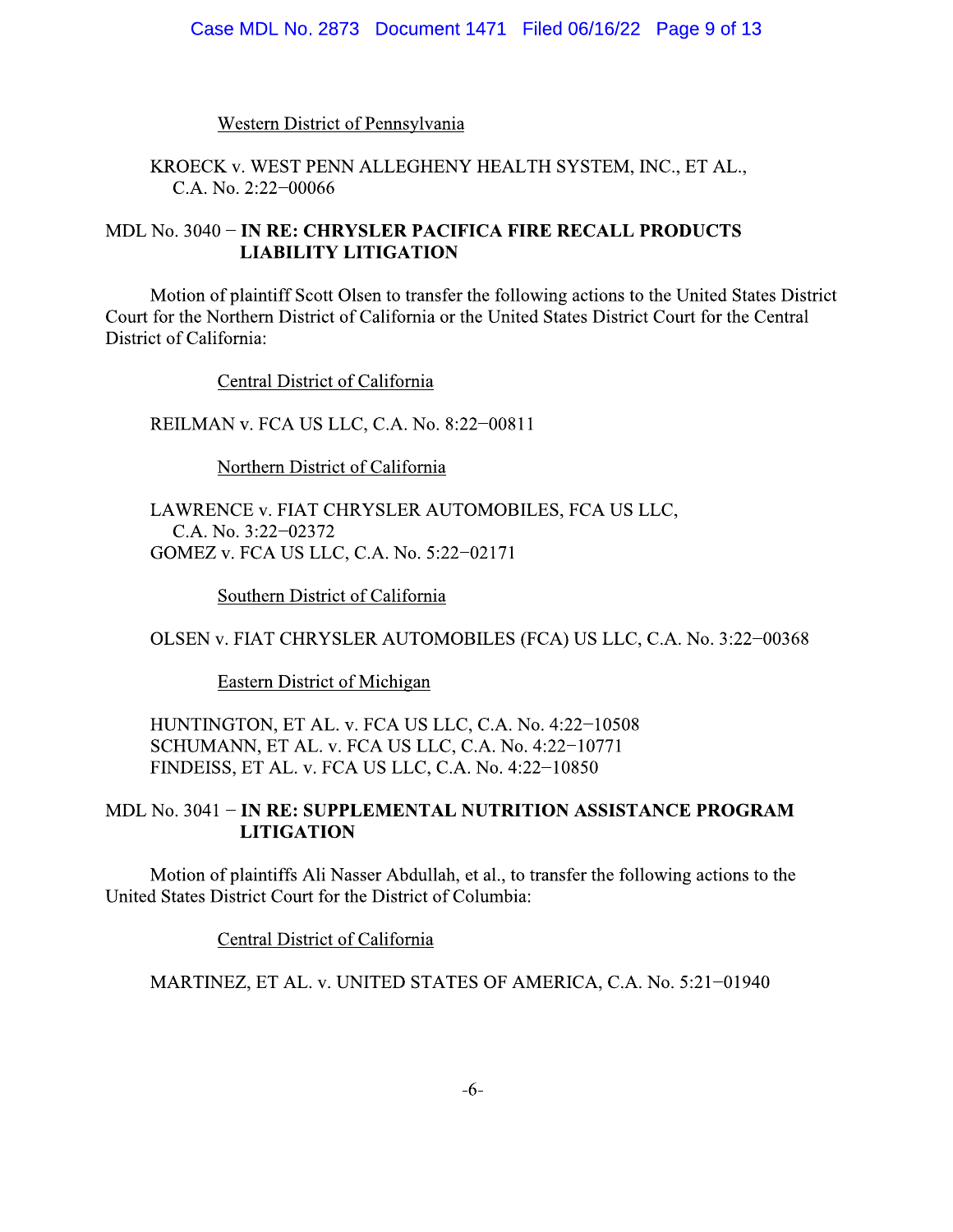#### Case MDL No. 2873 Document 1471 Filed 06/16/22 Page 10 of 13

#### District of District of Columbia

## ABDULLAH, ET AL. v. UNITED STATES OF AMERICA, ET AL., C.A. No. 1:22-00029 KAHN, ET AL. v. UNITED STATES OF AMERICA, ET AL., C.A. No. 1:22-00071 ZATARAH, ET AL. v. UNITED STATES OF AMERICA, ET AL., C.A. No. 1:22-00703

Southern District of Indiana

SAID v. UNITED STATES OF AMERICA, C.A. No. 1:21-01385

#### MDL No. 3042 - IN RE: TAASERA LICENSING, LLC, PATENT LITIGATION

Motion of Trend Micro, Inc., to transfer the following actions to the United States District Court for the Northern District of California or, in the alternative, the United States District Court for the Southern District of New York:

Southern District of New York

PALO ALTO NETWORKS, INC. v. TAASERA LICENSING LLC, ET AL., C.A. No. 1:22-02306

**Eastern District of Texas** 

TAASERA LICENSING LLC v. TREND MICRO INCORPORATED, C.A. No. 2:21-00441 TAASERA LICENSING LLC v. CHECK POINT SOFTWARE TECHNOLOGIES LTD., C.A. No. 2:22-00063

Northern District of Texas

TREND MICRO, INC. v. TAASERA LICENSING LLC, C.A. No. 3:22-00518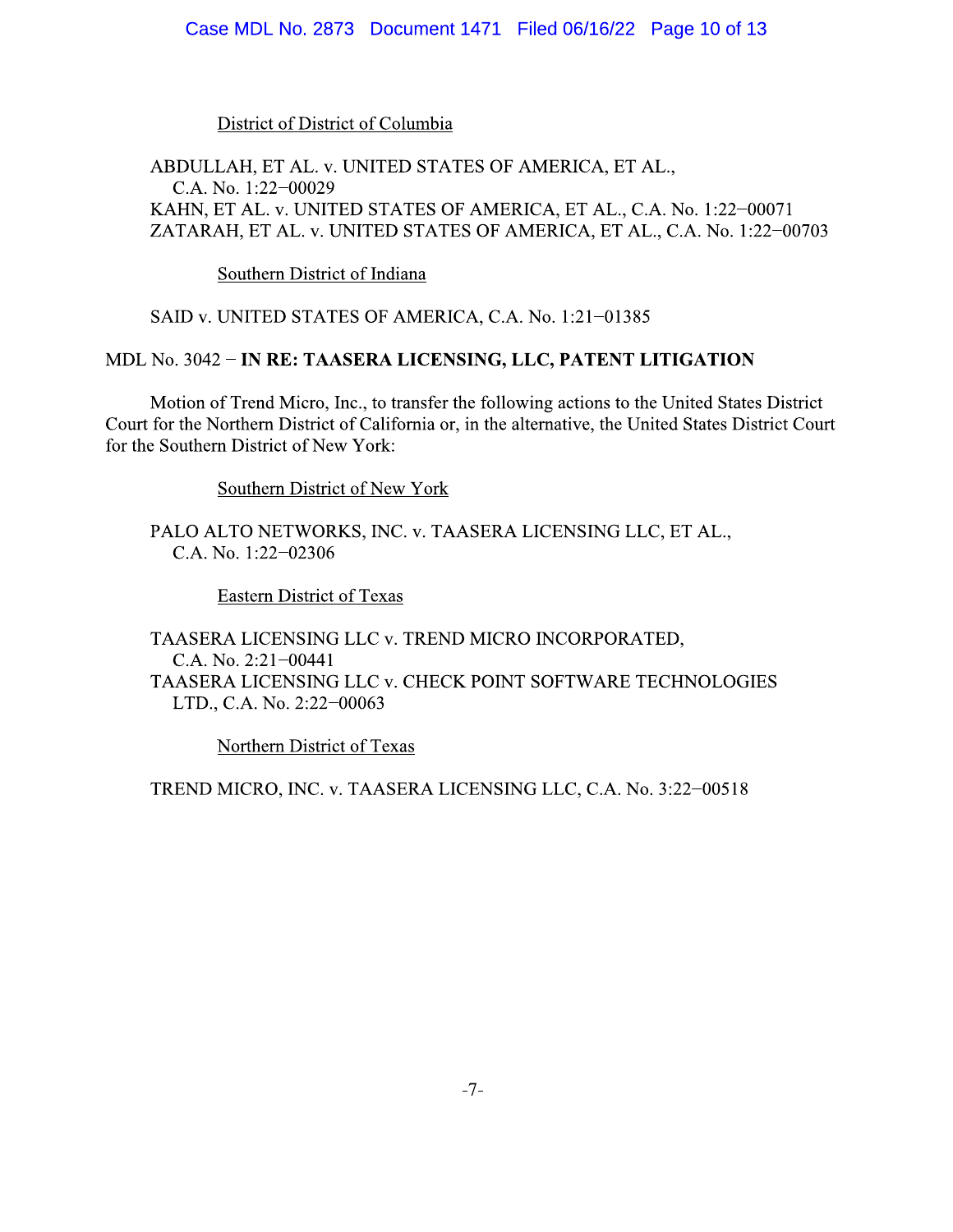## **SECTION B MATTERS DESIGNATED FOR CONSIDERATION WITHOUT ORAL ARGUMENT**

## MDL No. 2873 - IN RE: AQUEOUS FILM-FORMING FOAMS PRODUCTS LIABILITY **LITIGATION**

Oppositions of plaintiff State of New Hampshire to transfer of the *State of New Hampshire* action and defendants Iselin Fire Department #9 and Iselin Fire Department #11 to transfer of the Insurance Auto Auctions, Inc. action to the United States District Court for the District of South Carolina; and motion of defendant 3M Company to transfer the People of the State of Illinois action to the United States District Court for the District of South Carolina:

**Central District of Illinois** 

PEOPLE OF THE STATE OF ILLINOIS v. 3M COMPANY, C.A. No. 4:22-04075

District of New Hampshire

STATE OF NEW HAMPSHIRE v. 3M COMPANY, ET AL., C.A. No. 1:22-00145

District of New Jersey

INSURANCE AUTO AUCTIONS, INC. v. CARTERET FIRE DEPARTMENT, ET AL., C.A. No. 2:22-02079

#### MDL No. 2885 - IN RE: 3M COMBAT ARMS EARPLUG PRODUCTS LIABILITY **LITIGATION**

Opposition of plaintiffs John Jalili and Oral Janice to transfer of their respective following actions to the United States District Court for the Northern District of Florida:

District of Minnesota

JALILI v. 3M COMPANY, ET AL., C.A. No. 0:22-00781 JANICE v. 3M COMPANY, ET AL., C.A. No. 0:22-00783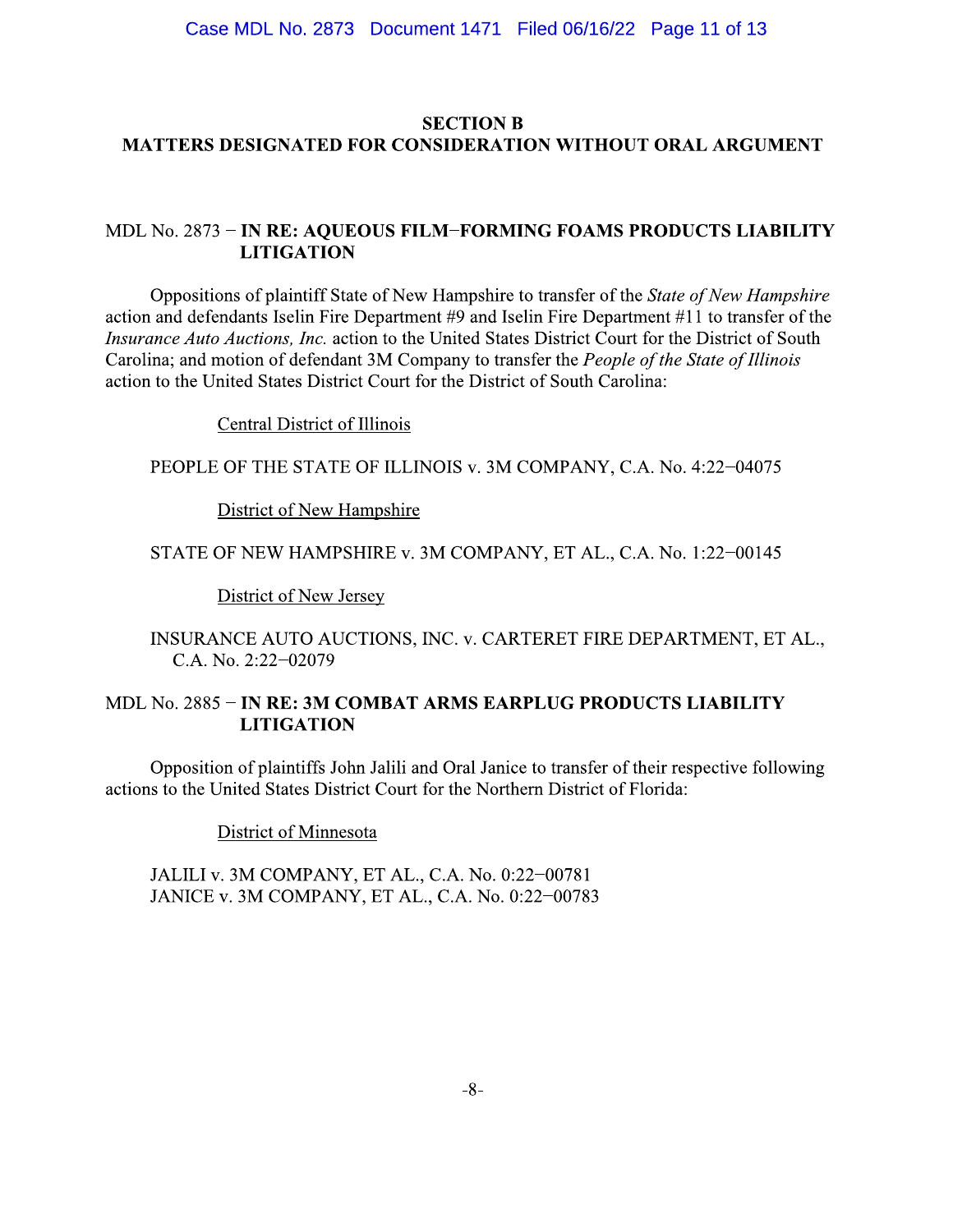## MDL No. 3026 - IN RE: ABBOTT LABORATORIES, ET AL., PRETERM INFANT NUTRITION PRODUCTS LIABILITY LITIGATION

Oppositions of plaintiffs to transfer of their respective following actions to the United States District Court for the Northern District of Illinois:

Eastern District of California

PARIANI v. MEAD JOHNSON & COMPANY, LLC, ET AL., C.A. No. 2:22-00723 LAFOND, ET AL. v. MEAD JOHNSON & COMPANY, LLC, ET AL., C.A. No. 2:22-00724

Northern District of California

THOMAS, ET AL. v. MEAD JOHNSON & COMPANY, LLC, ET AL., C.A. No. 4:22-02460 TRACY, ET AL. v. MEAD JOHNSON & COMPANY, LLC, ET AL., C.A. No. 4:22-02480 HARTWICK, ET AL. v. MEAD JOHNSON & COMPANY, LLC, ET AL., C.A. No. 4:22-02598

Southern District of Illinois

ALEXANDER, ET AL. v. MEAD JOHNSON & COMPANY, LLC, ET AL., C.A. No. 3:22-00812